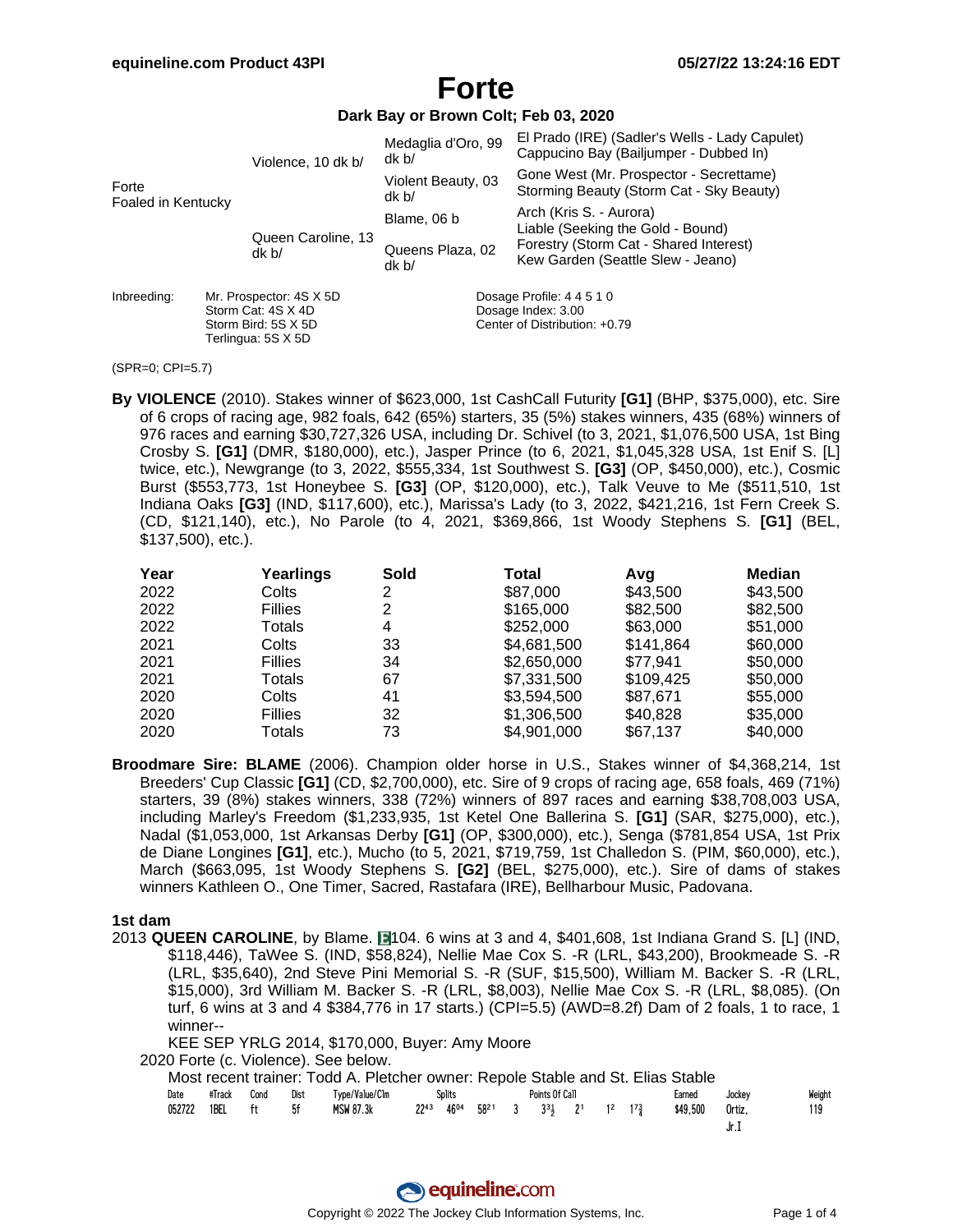# **Forte**

### **Dark Bay or Brown Colt; Feb 03, 2020**

2022 summary 1 1 0 0 \$49,500

KEE SEP YRLG 2021, \$110,000, Buyer: Repole Stable & St. Elias

KEE NOV BRDG 2020, \$80,000, Buyer: Silver Hill Farm

2021 Unnamed (c. Uncle Mo).

#### **2nd dam**

- 2002 **QUEENS PLAZA**, by Forestry. 88. 2 wins at 2, \$92,507, 1st Sorority S. [L] (MTH, \$60,000). (On turf, Unplaced in 2 starts \$2,880.) (CPI=3.9) (AWD=6.0f) Dam of 10 foals, 5 to race, 5 winners-- KEE NOV BRDG 10, \$18,000, Buyer: Morgan's Ford Farm (in foal to Value Plus) KEE SEP YRLG 03, \$50,000 (RNA)
	- 2013 QUEEN CAROLINE (f. Blame). 104. Black type winner, see above.
	- 2016 **K P Slickem** (f. Include). 107. Winner at 2 and 3, \$146,340, 2nd Sunland Park Oaks [L] (SUN, \$42,680), Borderplex S. (SUN, \$13,000), 3rd Island Fashion S. (SUN, \$7,500). (On turf, Winner at 3 \$56,293 in 7 starts.) (CPI=2.3) (AWD=8.0f) Dam of 1 foal-- FTI YRLG OCT 17, \$47,000, Buyer: Karl Pergola
		- 2021 K P Slicktrick (c. Mail). (Live Foal Reported)
	- 2009 **Queen Teuta** (f. Theatrical (IRE)). 86. Winner at 2 and 3, \$79,886, in NA, 3rd Debutante S. **[G3]** (CD, \$10,711); placed in 2 starts at 3, 36,400 Riyals (\$9,708 USA), in Saudi Arabia. Sent from United States to Saudi Arabia in 2012. (On turf, Unplaced \$4,948 in 3 starts.) (CPI=2.6) (AWD=5.2f) Dam of 4 foals, 1 to race, 1 winner-- KEE SEP YRLG 10, \$20,000, Buyer: Stoneway Farm
		- 2017 =Alaesm (KSA) (c. Pomeroy). Winner at 3, 39,000 Riyals (\$10,400 USA), in Saudi Arabia.  $(CPI=0.3)$  (AWD=6.0f)
		- 2018 =Unnamed (f. Flashy Bull).
		- 2016 =Unnamed (c. Flashy Bull).
		- 2015 =Unnamed (f. Keyed Entry).
	- 2010 Royal Barrister (g. Lawyer Ron). 190. Winner in 2 starts at 2, \$28,500. (On turf, Winner in 1 start at 2 \$27,000.) (On AW, Unplaced in 1 start \$1,500.) (CPI=2.8) (AWD=6.0f) KEE SEP YRLG 11, \$150,000, Buyer: Adena Springs
		- KEE NOV BRDG 10, \$50,000, Buyer: John Savino
	- 2011 Valuable Prince (g. Value Plus). 179. Winner in 2 starts at 3, \$24,300. (On AW, Placed in 1 start \$7,200.) (CPI=2.8) (AWD=6.0f)
		- OBS SPR 2YO 2013, \$31,000, Buyer: Richard Dancsok
		- OBS YRLG 12, \$20,000, Buyer: H. H.
		- KEE NOV BRDG 11, \$13,000, Buyer: Adalberto Lozano
	- 2020 Tapio (c. Blame). Unraced.
		- Workouts: | May-27-22, FAI, 4F, Fast, 0:48.80, B, 3/19

KEE SEP YRLG 2021, \$95,000, Buyer: Darrs

- 2018 Felice (f. Runhappy). Unraced.
	- FTK OCT YRLG 2019, \$400,000, Buyer: Speedway Stables
	- KEE NOV BRDG 18, \$215,000, Buyer: Cavalier Bloodstock
- 2014 Lutetia (f. Midnight Lute). Unraced. Dam of 4 foals, 2 to race, 1 winner--
- 2018 Purda Vita (f. Competitive Edge).  $\Box$ 64. 2 wins at 3, 2021, \$37,790. (On turf, Unplaced in 1 start \$500.) (CPI=0.6) (AWD=5.8f)
	- KEE SEP YRLG 2019, \$39,000 (RNA)
	- 2019 Ansel (c. Blame). 88. Placed at 2, 2021, \$30,950. (On turf, Placed at 2, 2021 \$27,750 in 4 starts.) (CPI=0.9)
		- FTK SELECT YRLG 2020, \$150,000, Buyer: Taproot Bloodstock
		- KEE NOV BRDG 2019, \$95,000 (RNA)
	- 2020 Creole (f. Speightstown). Unraced.
	- KEE JAN ALL AGES 2021, \$105,000, Buyer: Mr. & Mrs. Wayne Chatfield-Taylor
	- 2021 Unnamed (c. Runhappy).
- 2008 Royal Matter (c. Theatrical (IRE)). Unraced. Sent from United States to Republic of Korea in 2010.
	- OBS OPN HRA 10, \$20,000, Buyer: K.O.I.D.
- 2022 Unnamed (f. Tiz the Law). (Live Foal Reported)

#### **3rd dam**

1997 Kew Garden, by Seattle Slew. **1986.** Winner at 3, \$9,000. (CPI=0.7) (AWD=6.0f) Half-sister to **Prinz**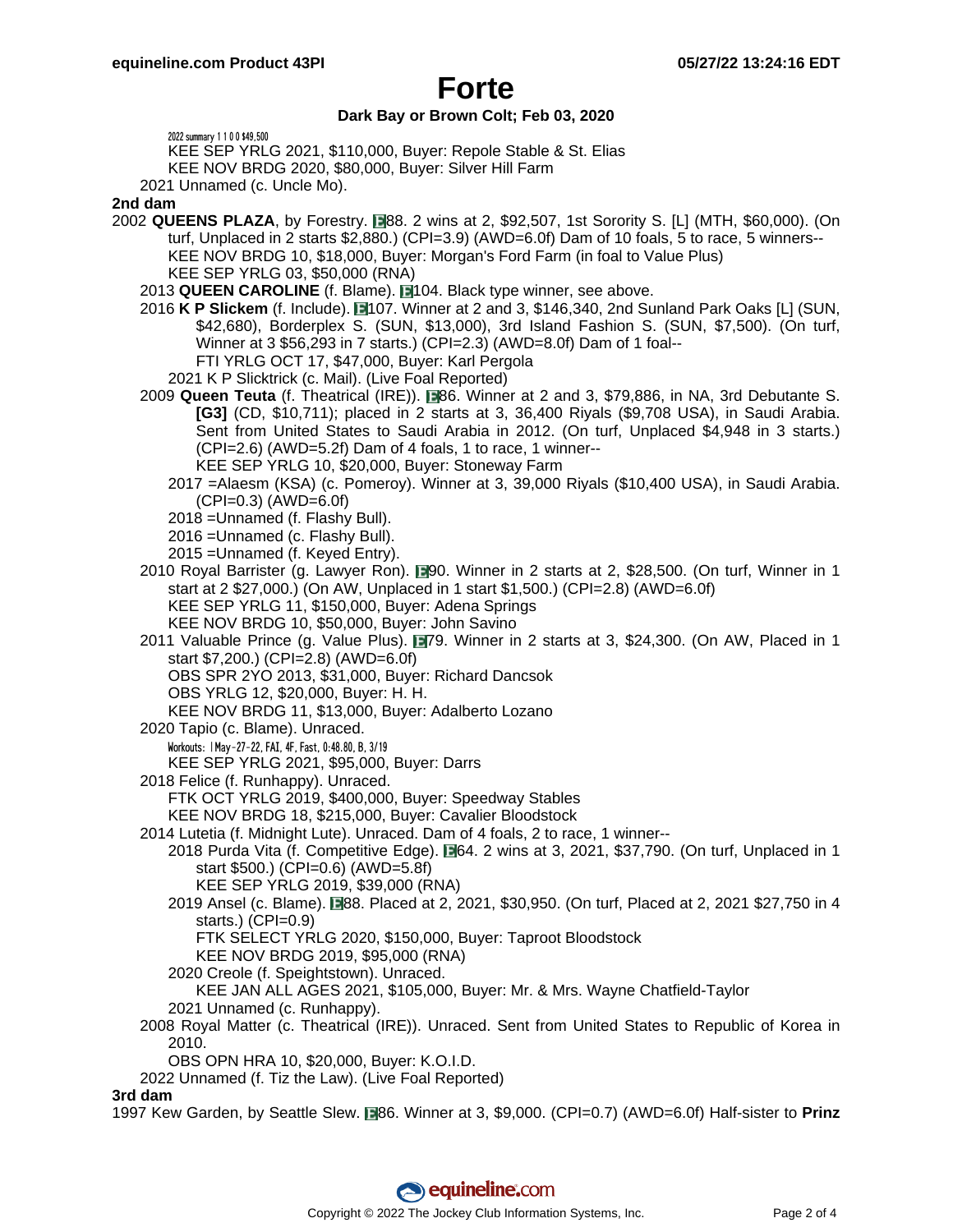# **Forte**

### **Dark Bay or Brown Colt; Feb 03, 2020**

**Oskar** (\$73,903 (USA), 3rd Prix Hampton [L]). Dam of 10 foals, 10 to race, 5 winners--

KEE NOV BRDG 08, \$95,000 (RNA)

BAR 505 DISP 00, \$160,000, Buyer: Clark O. Brewster

KEE JUL YRLG 98, \$700,000, Buyer: Narvick International

2002 QUEENS PLAZA (f. Forestry). **88. Black type winner, see above.** 

- 2013 Jiddi I Don't Know (g. Tizway). 70. Winner at 4, \$26,698. (On turf, Unplaced in 2 starts.)  $(CPI=0.2)$  (AWD=6.0f)
	- OBS SPR 2YO 2015, \$5,000, Buyer: E M Stables
- 2009 Light Burst (c. Hard Spun). TF 98. 3 wins at 3 and 4, 14,643 Pounds (\$22,995 USA), in England; unplaced, 2,550 Dirhams (\$694 USA), in United Arab Emirates. Sent from United States to Great Britain in 2010. Died 2015. (On turf, Winner at 3 \$6,522 in 10 starts.) (CPI=0.3) (AWD=7.4f)

FTK SUM YRLG 10, \$190,000, Buyer: John Ferguson

2007 Seattle Jones (c. Smarty Jones).  $\square$ 61. Winner at 2, \$7,200. (CPI=0.5) (AWD=5.5f) FTI SEL YRLG OCT 08, \$3,000, Buyer: Donald L. Brown Jr.

2006 Art Fund (c. Speightstown). TF 65. Winner at 2, 1,979 Pounds (\$2,952 USA), in England; unplaced in Ireland. Sent from United States to Ireland in 2007. Died 2017. (On turf, Unplaced in 6 starts.) (CPI=0.1) (AWD=6.0f)

ASFEB 2009, \$1,825, Buyer: BBA Ireland

GOF BRZ KMP 08, \$126,611, Buyer: R. McNabb

KEE SEP YRLG 07, \$50,000, Buyer: BBA Ireland

2004 Lady Tiz (f. Tiznow). **1962.** Unplaced in 2 starts, \$800. Sent from United States to Argentina in 2012. (On turf, Unplaced in 1 start \$400.) (On AW, Unplaced in 1 start \$400.) (CPI=0.1) Dam of 11 foals, 9 to race, 4 winners--

KEE JAN ALL AGES 12, \$44,000, Buyer: Carlos S. E. Moore (in foal to Successful Appeal) KEE JAN ALL AGES 08, \$210,000, Buyer: Fares Farm (in foal to Empire Maker) KEE NOV BRDG 07, \$110,000, Buyer: Tracewood Farm (in foal to Empire Maker)

FTN SEL YRLG SAR 05, \$370,000, Buyer: Fleetwood & NW Management

2016 **=LORD ALEX (ARG)** (c. Exchange Rate). 6 wins, 2 to 4, 2,143,609 Pesos (\$42,954 USA), in Argentina, 1st Velocidad **[G3]**, Antartida Argentina [L], Propietarios [L], Islas Malvinas [L], 2nd Cyllene **[G2]**. (On turf, 5 wins, 2 to 4 \$34,925 in 15 starts.) (CPI=2.6) (AWD=5.1f) Most recent trainer: Elvio Ramon Bortule owner: Bascoy Gabriel Alejandro Date #Track Cond Dist Type/Value/Clm Splits Points Of Call Earned Jockey Weight 021922 SI ft a5f ViamonteG3 22<sup>10</sup> 43<sup>54</sup> 55<sup>13</sup> 5 4<sup>5</sup>4 8<sup>7</sup> 9<sup>8</sup> \$0 AldereteOA 132

- 2012 =Lord Tiz (ARG) (c. Successful Appeal). 3 wins at 2 and 4, 535,139 Pesos (\$40,118 USA), in Argentina. (On turf, Unplaced in 1 start.) (CPI=0.9) (AWD=6.5f)
- 2015 =Laurieston (ARG) (c. Orpen). Winner at 2 and 3, 920,750 Pesos (\$27,546 USA), in Argentina. (On turf, Placed \$2,113 in 4 starts.) (CPI=1.5) (AWD=8.4f)
- 2014 =Lady Tiziana (ARG) (f. Orpen). Winner at 4, 94,250 Pesos (\$2,464 USA), in Argentina.  $(CPI=1.1)$  (AWD=6.0f) Dam of 1 foal
- 2011 Lollobrigida (f. Malibu Moon). 73. Placed at 3, \$7,360. (CPI=0.5) Dam of 3 foals, 1 to race, 1 winner

FTN FALL MIXED 2015, \$18,000 (RNA)

FTK WNT MIX 15, \$11,000, Buyer: Kingsport Farm

KEE SEP YRLG 12, \$120,000, Buyer: John P. Fort

2009 I Got You (f. Unbridled's Song). **■56. Placed at 2 and 3, \$4,954. Died 2020. (On AW,** Placed in 1 start at 2 \$1,100.) (CPI=0.2) Dam of 5 foals, 4 to race, 3 winners FTI SPR 2YO 11, \$50,000, Buyer: Clark O. Brewster OBS SEL 2YO 2011, \$95,000 (RNA) KEE SEP YRLG 10, \$110,000 (RNA)

2017 =Lady Turner (ARG) (f. Orpen). Unraced in Argentina.

2018 =Lord Bishop (ARG) (c. Il Campione (CHI)). Unplaced, 46,000 Pesos (\$441 USA), in Argentina. (On turf, Unplaced \$441 in 4 starts.) (CPI=0.1)

Most recent trainer: Martin Miguel Garrido owner: Garcia, Ariel Fernando

| Date   | #Track     | Cond | Dist | fvpe/Value/Clm   | Splits                                                             | Points Of Call | Earned | Jockey     | Weight       |
|--------|------------|------|------|------------------|--------------------------------------------------------------------|----------------|--------|------------|--------------|
| 042322 | <b>HAR</b> |      | a6f  | <b>MDN 10.4k</b> | $1:10^{40}$                                                        | $10^{17}$      | \$0    | VillagraJC | 123<br>1 L J |
| ∩1ว –i |            |      |      |                  | Lady Tipe $(\wedge \mathsf{PC})$ (f. Ornen), Upplaced in Argentina |                |        |            |              |

2013 =Lady Tina (ARG) (f. Orpen). Unplaced in Argentina. 2008 Tattie Bogle (g. Empire Maker). Unplaced in 2 starts over the jumps in NA.